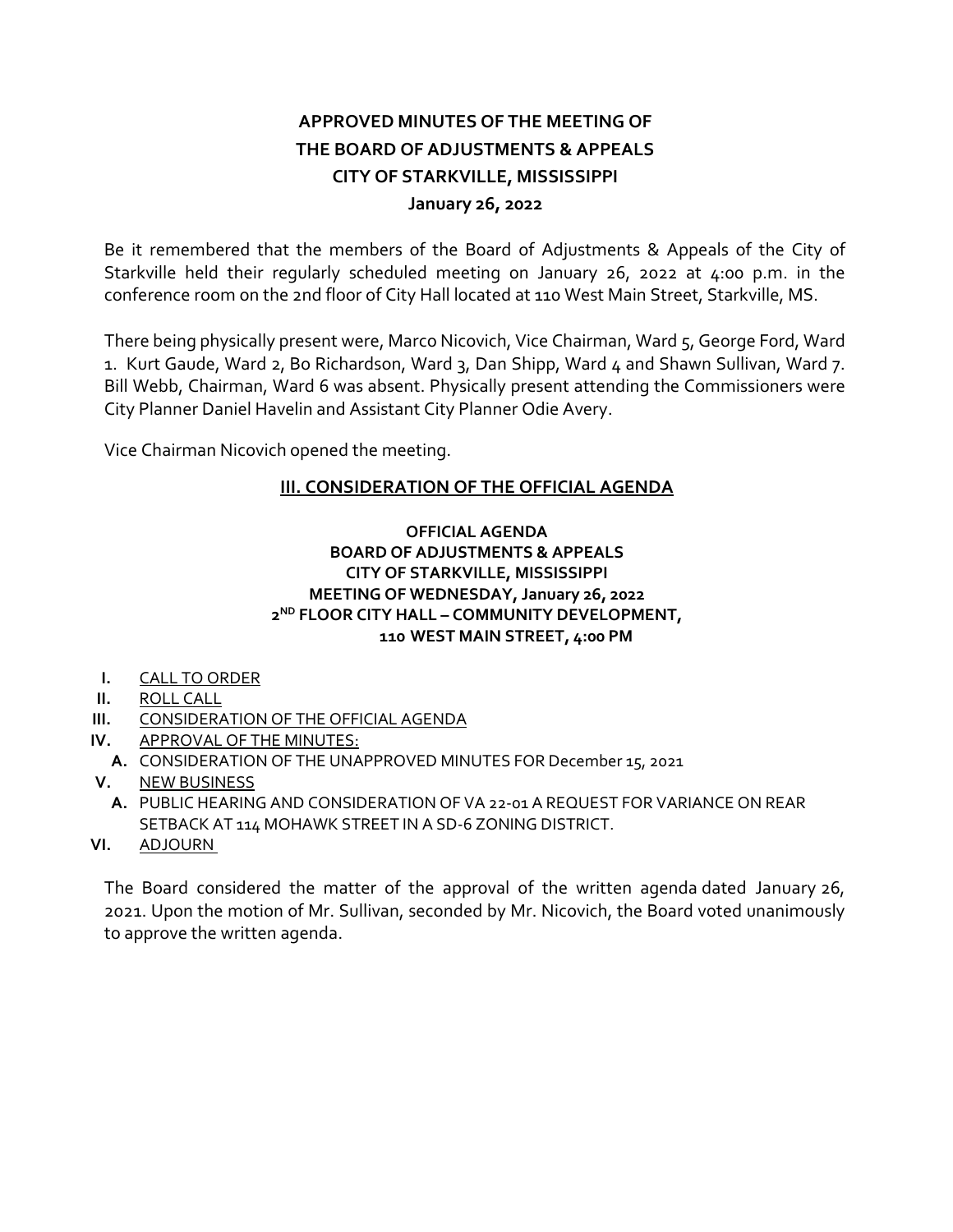## **IV. APPROVAL OF THE MINUTES**

### **A. APPROVAL OF THE UNAPPROVED MINUTES FOR December 15, 2021**

The Board considered the matter of the approval of the minutes of the December 15, 2021 Board of Adjustments and Appeals meeting. Upon the motion of Mr. Shipp, seconded by Mr. Richardson, the Board voted unanimously to approve the minutes.

## **V. NEW BUSINESS**

#### **A. PUBLIC HEARING AND CONSIDERATION OF VA 22-01 A REQUEST FOR VARIANCE ON REAR SETBACK AT 114 MOHAWK STREET IN A SD-6 ZONING DISTRICT**.

This is a Request by Richard and Evelyn Hill for a Variance on a rear setback at 114 Mohawk Street in a SD-6 zoning with the parcel #118B-00-037.00. The applicant is requesting a variance from rear setbacks to add a sunroom addition to the existing home. The sunroom is being proposed on the south side of the existing home and will extend out 20' from the rear of the house. The existing home is approximately 30' from the rear property line. The request is to reduce the rear setback from 20' to 10' to accommodate the addition.

The request was noticed in accordance with Section 3.7.3.E of the Unified Development Code. 17 property owners of record within 160 feet of the subject property were notified directly by mail of the request. A legal ad was published in the Starkville Daily News on December 28, 2021. A sign was posted on the property in a conspicuous location. As of this date, the Planning Office has received no response to the notification.

Vice Chairman Nicovich opened the public hearing to citizen comments.

Calling for and receiving no additional comments, Vice Chairman Nicovich closed the public hearing and opened the item up for discussion.

No questions or comments were discussed and upon the motion of Mr. Sullivan, duly seconded by Mr. Gaude, the motion to approve VA 22-01 was unanimously approved.